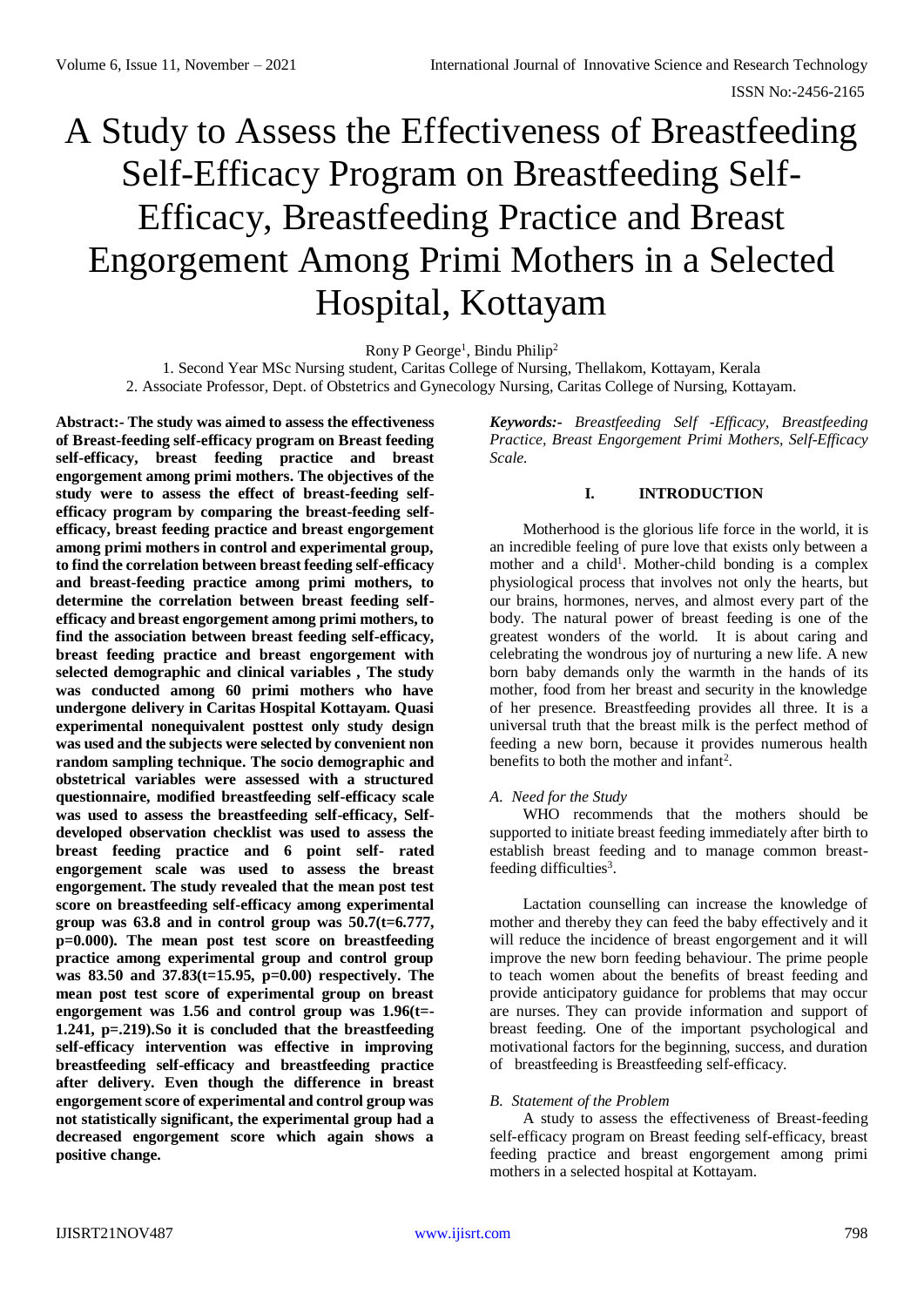ISSN No:-2456-2165

# *C. Objectives of the study*

- Assess the effect of breast-feeding self-efficacy program by comparing the breast-feeding self-efficacy, breast feeding practice and breast engorgement among control and experimental group.
- Find the correlation between breast feeding self-efficacy and breast-feeding practice among primi mothers.
- Determine the correlation between breast feeding selfefficacy and breast engorgement among primi mothers.
- Find the association between breast feeding self-efficacy, breast feeding practice and breast engorgement with selected demographic and clinical variables

# *D. Operational Definition*

**Effectiveness:** Refers to the significant change in breast feeding self-efficacy, breast feeding practice and breast engorgement following the intervention as evidenced by difference between controlled and experimental group score, rated on Breast Feeding Self Efficacy Scale – Short Form, breast feeding practice checklist and six point self-rated breast engorgement scale.

**Breast feeding self-efficacy program:** Refers to systematically organized one to one counselling service clubbed with video assisted training session on breast feeding for a period of 10-30 minutes before labor and a follow up session of breast feeding assistance and clarification of doubts in the immediate postnatal period to enable the primi mothers to breast feed their new-born with confidence.

**Breast feeding self-efficacy:** Refers to mother's perceived ability to carry out effective breast feeding, which is measured by breast feeding self-efficacy scale.

**Breast feeding practice:** It refers to the way of feeding a baby with milk directly from the mother's breast which is assessed by observation checklist.

**Breast Engorgement:** It refers to the development of hard, swollen and painful breast due to exaggerated normal venous and lymphatic engorgement of the breast which is assessed by 6 point self-rated engorgement scale.

**Primi mothers:** Refers to females who are pregnant for the first time and admitted in the hospital for safe confinement.

# *E. Hypotheses*

All the hypotheses are tested at 0.05 level of significance

**H1:** There is significant difference in the breast feeding selfefficacy among mothers in the experimental and control group.

**H2:** There is significant difference in the breast-feeding practice of mothers in the experimental and control group.

**H3:** There is significant difference in the occurrence of breast engorgement among mothers in the experimental and control group.

**H4:** There is significant correlation between breast feeding self-efficacy and breast engorgement among primi mothers.

**H5**: There is significant correlation between breast feeding self-efficacy and breast feeding practice among primi mothers.

**H6:** There is significant association between breast-feeding self-efficacy, breast feeding practice and breast engorgement with selected demographic and clinical variables.

# **II. METHODOLOGY**

# *Research Design*

The research design selected for the present study was quasi experimental nonequivalent posttest only control group design.

# *Setting of the Study*

In this study setting refers to the Maternity wards of Caritas hospital at Thellakom, Kottayam. The setting was selected considering the availability of subjects, accessibility of the researcher and cooperation from the management and other health care professionals.

# *Population*

In this study it refers to the primi mothers admitted in the maternity wards of the Caritas hospital for delivery.

# *Sample and Sampling Techniques*

Sample of the present study was 60 primi mothers (30 in control group and 30 in experimental group) of Caritas hospital, Kottayam District and who met the inclusion criteria. The sampling technique selected for the present study was convenient non random sampling.

# *Sampling Criteria*

# **Inclusion Criteria**

- Primi mothers between the age of 18-35 years
- Primi mothers Who have completed 37 weeks of gestation

# **Exclusion Criteria**

- Mothers with twin gestation or fetal congenital anomalies
- Mothers with any medical and obstetrical conditions complicating pregnancy.

# *Description of the tool*

# **Tool 1: Structured questionnaire**

# **Section A: Socio Demographic Variables**

This section consists of 5 variables on socio demographic variables of the sample in relation to their age, and type of family, education, occupation and economic status.

# **Section B: Obstetrical variables**

This section consists of 5 obstetrical variables in relation to age at marriage, Gestational age, birth weight of the baby, type of delivery and previous knowledge.

#### **Tool 2: Breast feeding self-efficacy scale short form (BSES SF)**

Breast feeding self-efficacy scale is a 14 item 5 point scale developed by Dr. Cindy lee Dennis to assess the breast feeding self-efficacy.it is 14 item 5 point standardized scale to measure the confidence level of the mother regarding breast feeding<sup>4</sup> . The samples were asked to circle the number against each statement that best describes their feeling of confidence. Each item consisted of confident level from 1-5,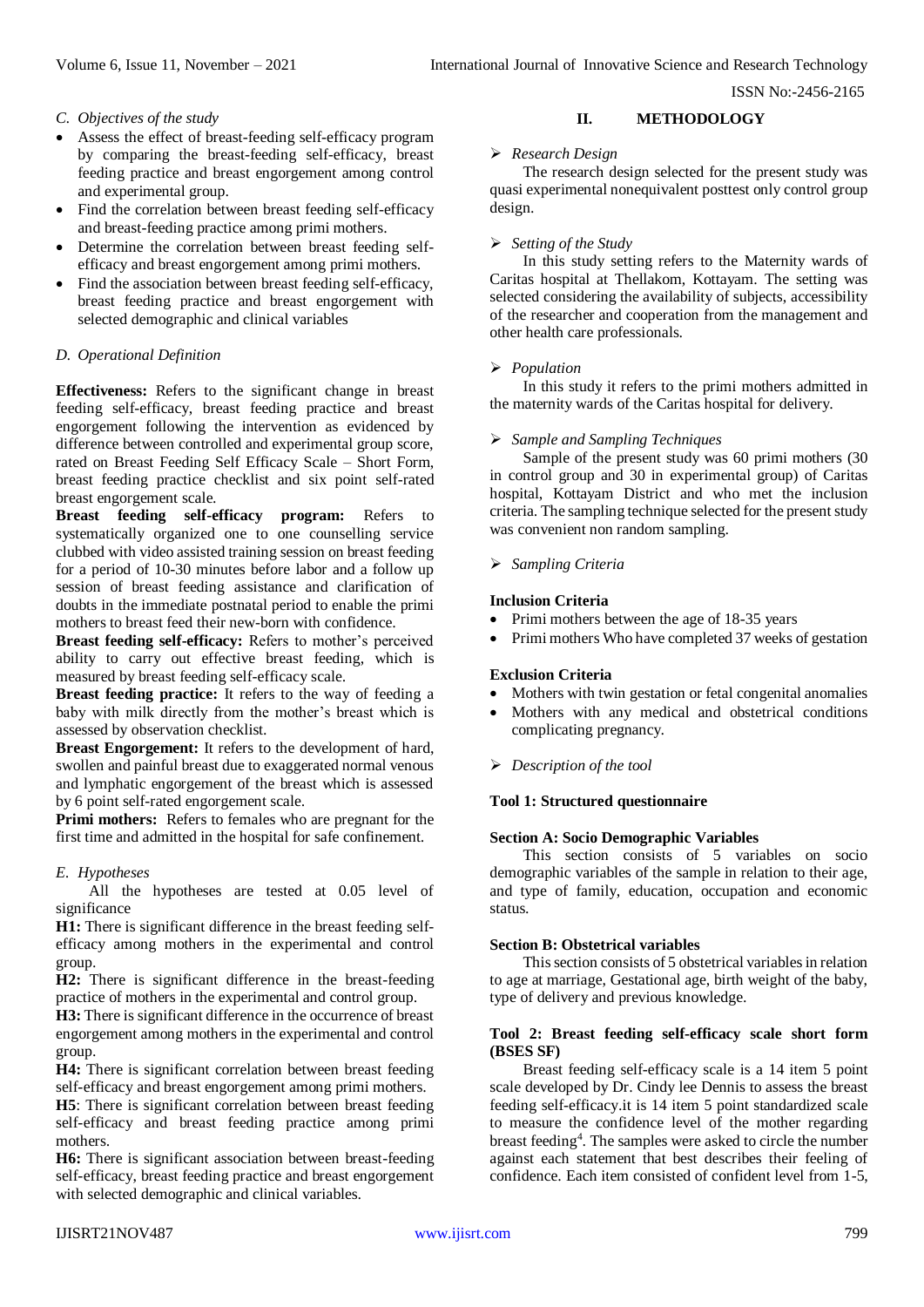ISSN No:-2456-2165

where 1-not at all confident, 2-not really confident, 3 sometimes confident, 4-confident and 5-very confident.

#### **Categorization of scores**

| Above 52          | - high self-efficacy   |
|-------------------|------------------------|
| Between 33 and 52 | - Medium self-efficacy |
| Below 32          | - Low self-efficacy    |

# **Tool 3: Observation checklist on breastfeeding practice**

Observation check list is used to assess breast feeding practice. It is a self-developed questionnaire which Includes 20 statements. It consists of Yes or No options in which 'yes' options carries 1 mark and 'No' option carries 0 mark. The total score was converted into percentage and it was categorized into three.

#### **Scoring**

0-33: Poor Practice 34-66: Satisfactory practice 67-100: Good practice

#### **Tool 4: Self Rated Engorgement Scale**

Engorgement was assessed using 6-Point Self Rated Engorgement Scale from 1 to 6,

control group.

#### **Categorization of Scores**

1 – Being soft, No change

- 2 Being slight change
- 3 Being firm, non-tender
- 4 Being firm, beginning tenderness

5 – Being firm, tender

6 – Being very firm, very tender

#### **III. RESULTS**

Descriptive and inferential statistics were used for data analysis. The mean post test score on breastfeeding selfefficacy in experimental group and control group were 63.8 and 50.7 respectively(Table 1) and the mean post test score of breastfeeding practice in experimental group and control group was 83.50 and 37.83 respectively(Table 2) and the mean post test score of breast engorgement in experimental group and control group was 1.56 and 1.96 respectively(Table 3) so it was found that breastfeeding selfefficacy program is effective in improving breastfeeding selfefficacy and breastfeeding practice but the occurrence of breast engorgement is almost equal in both groups. The correlation between Breastfeeding self-efficacy with breast feeding practice and breast engorgement was done by Pearson's correlation coefficient and the 'r' value is 0.57 and 1 respectively which shows a moderate and perfect correlation exists between the components .The association of socio demographic and obstetrical variables with breastfeeding self-efficacy, breastfeeding practice and breast engorgement was done by fisher's exact test and it was found that, there is no significant association between any of the socio demographic and obstetrical variables with breastfeeding self-efficacy, breastfeeding practice and breast engorgement.

|              |      |      |        |         | $(n=60)$   |
|--------------|------|------|--------|---------|------------|
| Category     | Mean | SD.  | MD     | t value | P value    |
| Experimental | 63.8 | 5.71 | 13.066 | 6.777   | $0.000***$ |
| control      | 50.7 | 8.87 |        |         |            |

Compare the post test score of breastfeeding self-efficacy in experimental and

Table 1

Compare the post test score of breast feeding Practice among primi mothers in experimental and control group.

 $(n=60)$ 

| Category           | Mean  | SD.   | MD    | t value | P value     |
|--------------------|-------|-------|-------|---------|-------------|
| Experimental 83.50 |       | 8.62  | 45.66 | 15.95   | $0.000$ *** |
| control            | 37.83 | 13.09 |       |         |             |